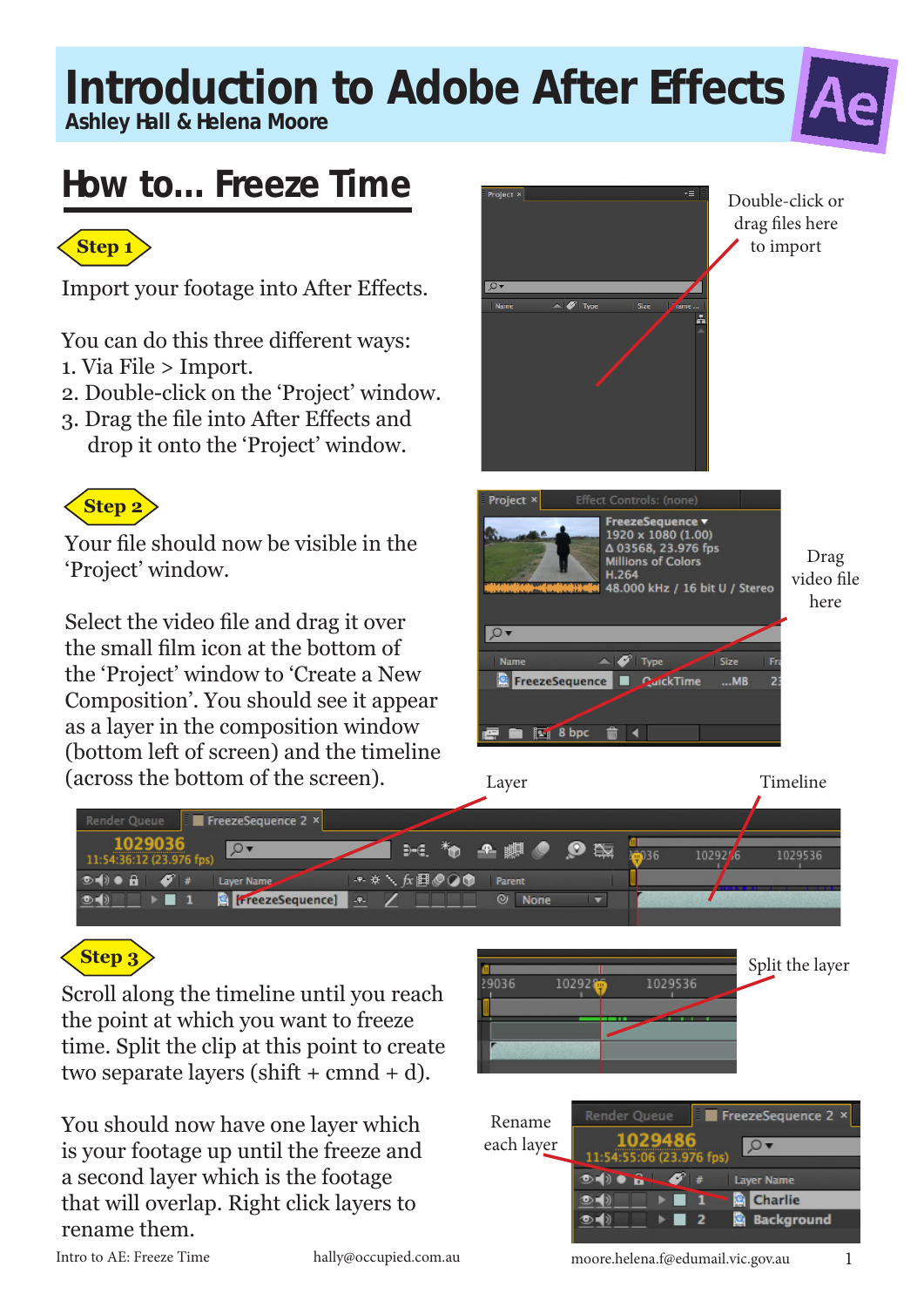**Ashley Hall & Helena Moore**



Drag the top layer so that it overlaps with the background layer. Then use the triangle toggles to open up the layer and 'Transform' options.

Change the opacity of the top layer by either clicking on the yellow percentage and typing, or clicking and holding on the yellow percentage and dragging the mouse left or right.

So that both layers can be seen at the same time, set the top layer's opacity to 50%, allowing the background layer to be seen underneath.



Toggles Change opacity



Background layer is now visible under top layer



Drag the played along the timeline until you reach the spot that you want to freeze. Then shuffle (drag) the position of the top layer so that you can see where overlaps will occur.

This is so that when the time freeze is created, there aren't any objects or limbs blocking important parts of the other footage (e.g. you don't want to freeze a box in the exact position that will block another character's face).

In this example, I want the box to freeze up in the air, so there's no risk of blocking anything of importance.



The only overlap will be when Charlie moves behind me, which is what is supposed to happen.The box doesn't pose an issue at that height.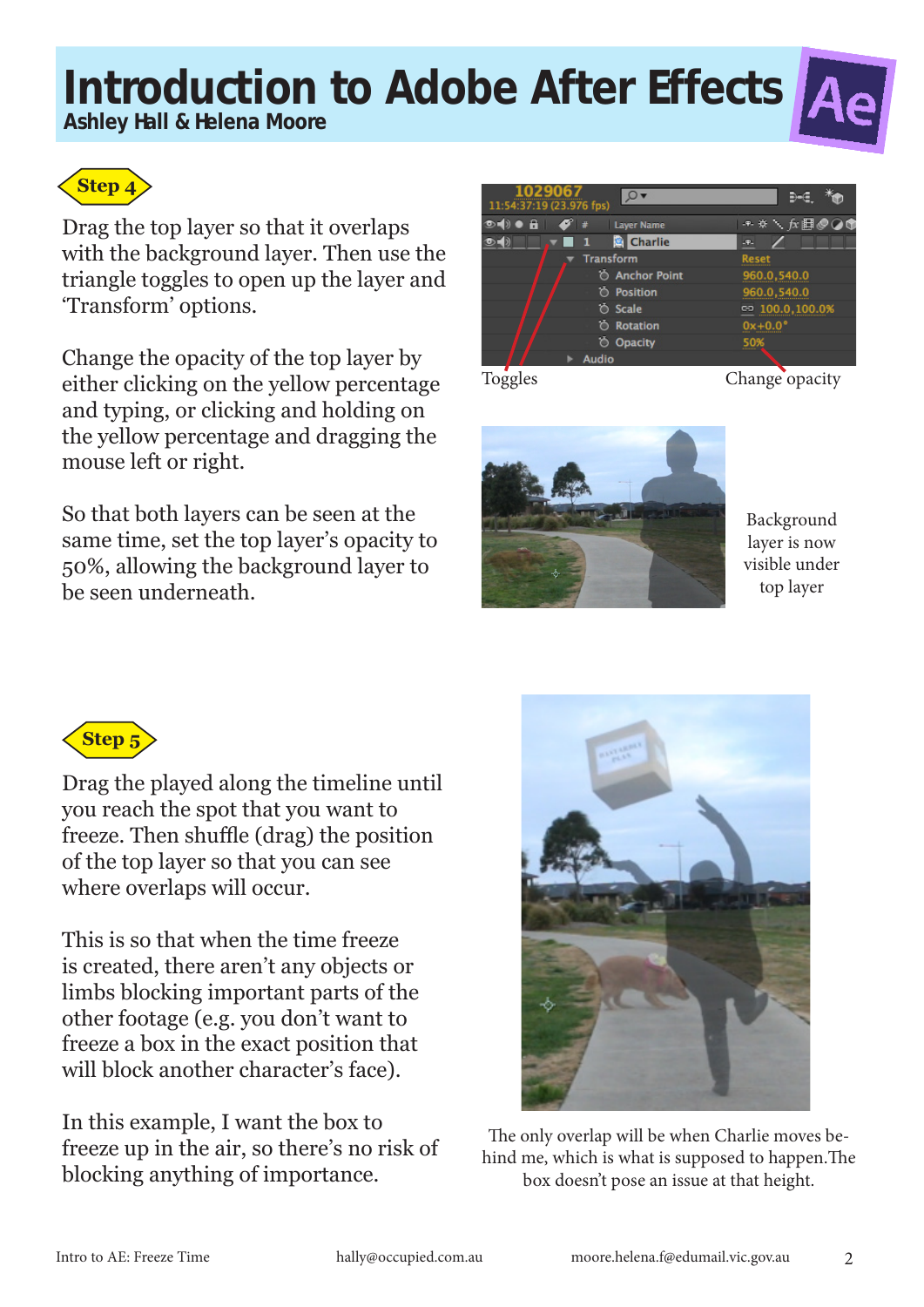**Ashley Hall & Helena Moore**



And now, to quote Arnold Schwarzenegger in his greatest acting role to date, "a freeze is coming".

With the background layer selected, move the playhead to the point at which you want to freeze time.

I have toggled on the 'Solo' option on the background layer by pressing the empty box underneath the dot icon on the left of the layers panel. This is basically a quick way to hide everything else while you work on a particular layer.

Right-click the footage on the timeline to open a menu. Under the 'Time' option (6th from top) select 'Enable Time Remapping'. You will see that a 'Time Remap' property has appeared under the background layer and is already toggled 'on' (the stopwatch icon already has a line in it). A keyframe will have been added at the beginning of the background footage on the timeline.

The playhead should still be sitting at the freeze point, so click the diamond to the far left of the layer to add a second keyframe. Then press 'page down' to move the playhead one frame along the timeline and add a third keyframe.

Finally, move the playhead to the end of the background footage and add a fourth keyframe.





Right-click here. Come on. Do it.

| $0 \bullet B$ | $\bullet$ $\bullet$ | Layer Name        |
|---------------|---------------------|-------------------|
|               |                     | <b>B</b> Charlie  |
|               |                     | <b>Background</b> |
|               |                     |                   |

Solo... no relation to Han



Click to add keyframe



Close-up of keyframes 2 and 3, only one frame apart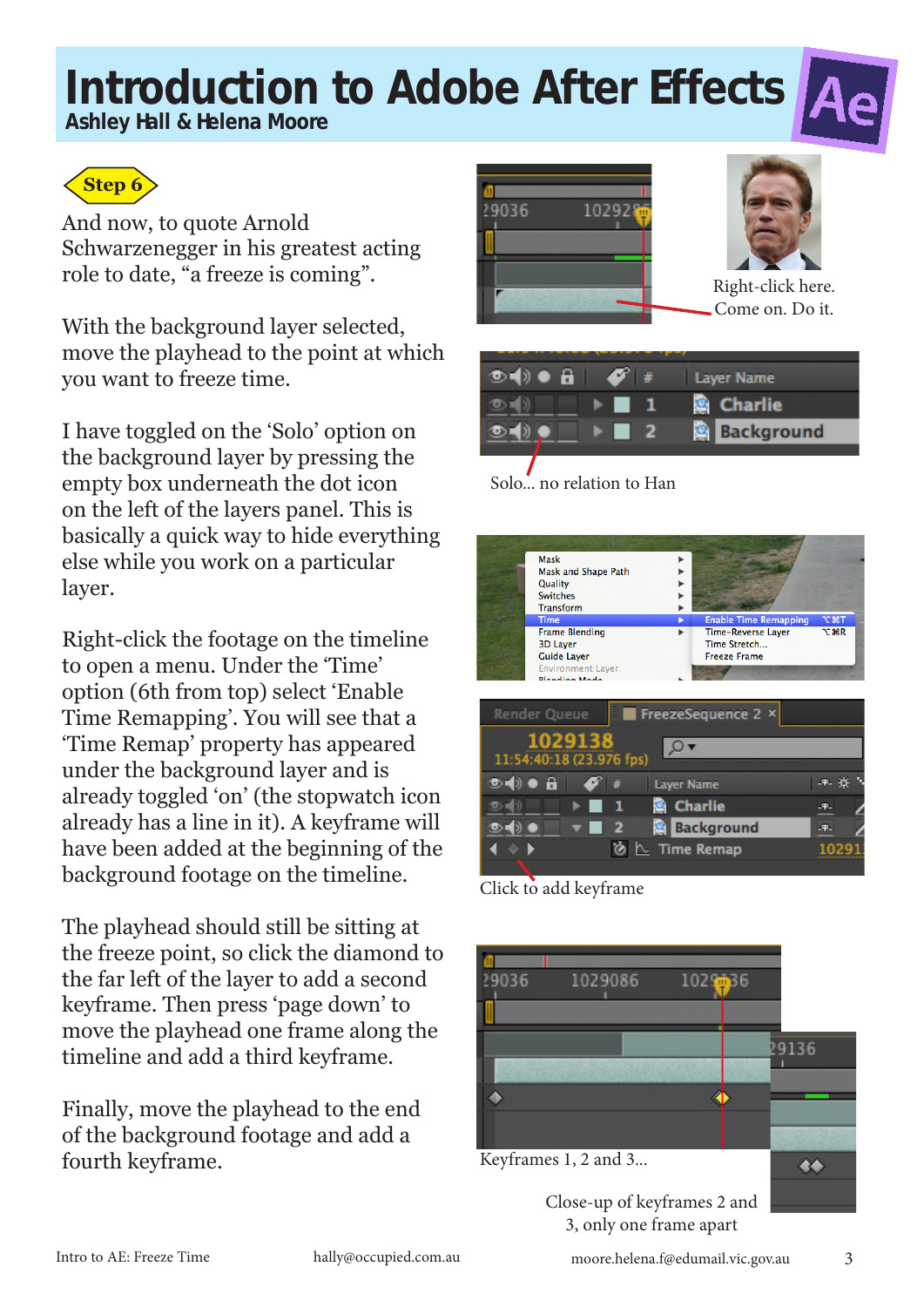**Ashley Hall & Helena Moore**





Select keyframe 3 (click on the diamond in the timeline, directly under the footage), hold shift, then select keyframe 4. Both keyframe diamond should turn yellow to indicate that they have been selected.

Click and hold one of the keyframes and then drag it across to the right. Both keyframes should move together. Click and drag the end of the background footage to extend the clip out until the final keyframe.

The gap that has now been created between keyframes 2 and 3 is your area of frozen time, which you will see now if you drag the playhead across it.



Toggle the 'Solo' option again to make both layers of footage visible. Then move the playhead to the beginning of the time freeze (keyframe 2).

Drag the top layer of footage so that it begins when the time freeze does. Move the playhead to the end of the time freeze (keyframe 3). Click and drag the end of the top layer of footage to trim the clip so that it only plays for the duration of the frozen time.

Depending on the duration of your moving footage, you may need to extend the length of the time freeze do this by selecting and then moving keyframes 3 and 4 together as before.



Keyframes 3 and 4 selected...

#### ...and moved together







The top layer of footage is now exactly the length of the time freeze occuring between keyframes 2 and 3

In this example, Charlie begins to run across the screen as soon as I freeze. The freeze ends when he reaches me.

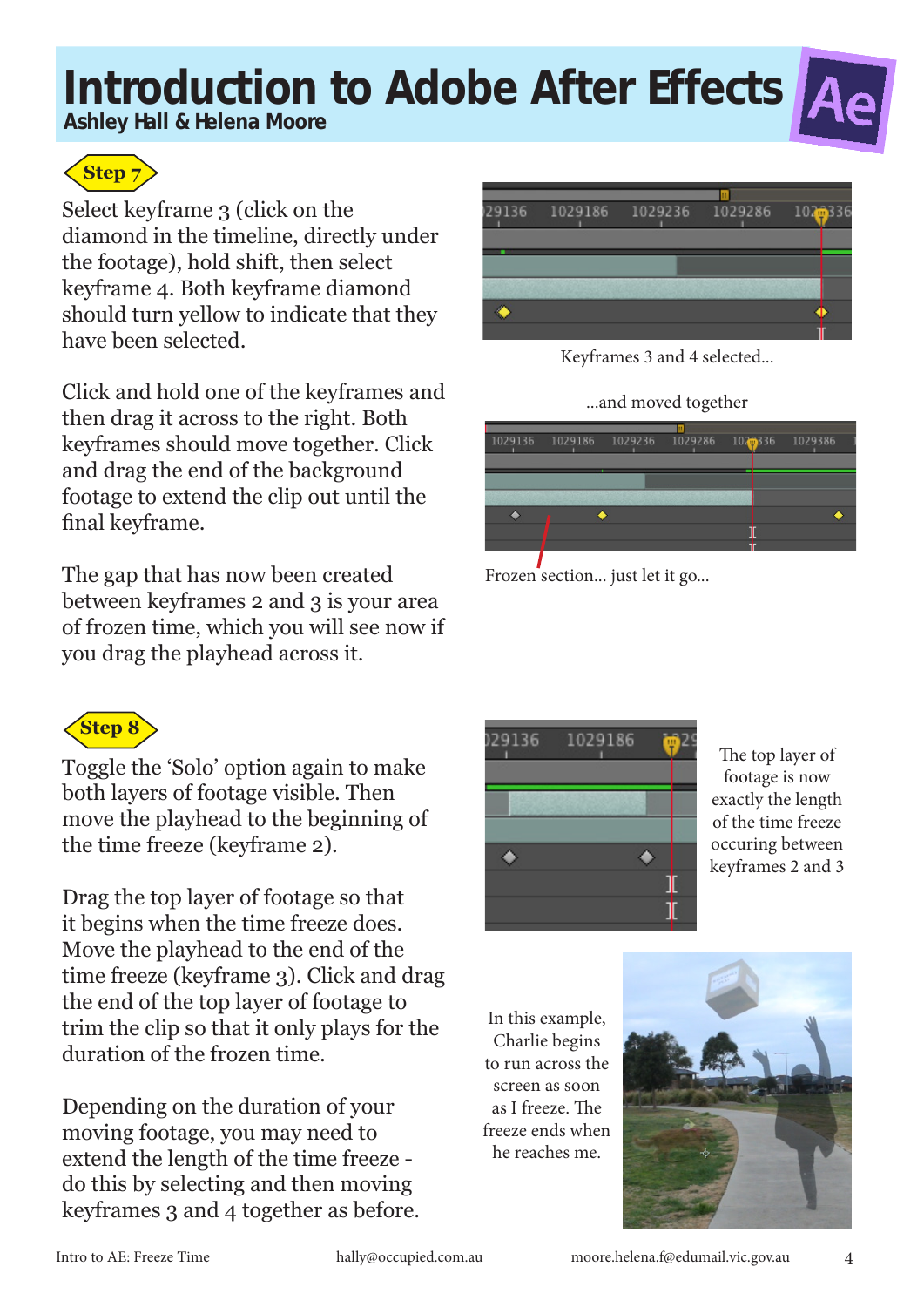**Ashley Hall & Helena Moore**





Now we need to create a mask to essentially 'cut-out' the footage surrounding the frozen image. This will leave only the frozen image visible, so that all the other footage behind it can be seen, even at full opacity.

First, select the background layer and duplicate it (cmnd + d). Right-click the duplicated layer to rename it as 'foreground' and then drag it upwards so that it becomes the top layer. Because this layer is at 100% opacity it will hide everything else underneath.

You should now have three layers: the foreground, the middle (footage that will move behind the frozen image) and the background.

Select the 'foreground' layer and then press the  $\sim$ ' key (next to '1') to make the footage full-screen. Zoom in and out of the footage by pressing 'cmnd +' or 'cmnd -'. Select the 'Pen' tool by pressing 'g' or by selecting it from the row of tools across the top of the screen (look for the pen icon).

Use the pen to progressively click around the outline of the frozen image.

Once the entire image has been outlined, click '~' to exit full-screen. You will now be able to see the frozen foreground image at 100% capacity with the rest of the layers also visible around/underneath it.

| $\circ \bullet \bullet$<br>$\mathscr{S}$ # |     | Layer Name          |     |
|--------------------------------------------|-----|---------------------|-----|
|                                            |     | Charlie             | 32  |
|                                            | 427 | <b>Background 2</b> |     |
|                                            |     | <b>Background</b>   | ч2. |

Duplicated layer...

... renamed and moved to the top

| and it is the contract of the state of the second state of the second state of the second state of the second state of the second state of the second state of the second state of the second state of the second state of the |           |      |                     |           |
|--------------------------------------------------------------------------------------------------------------------------------------------------------------------------------------------------------------------------------|-----------|------|---------------------|-----------|
| $\circ$ $\bullet$ $\bullet$ $\bullet$                                                                                                                                                                                          | $\bullet$ |      | <b>Layer Name</b>   | <b>TA</b> |
|                                                                                                                                                                                                                                |           | - 1  | <b>B</b> Foreground | $-$ T     |
|                                                                                                                                                                                                                                |           | 42   | <b>R</b> Charlie    | $-P-$     |
|                                                                                                                                                                                                                                |           | - 33 | <b>Background</b>   | .ዋ.       |



Outlining with the pen tool



Bottom/background and middle layers of footage visible with cut-out of frozen image at 100% opacity over the top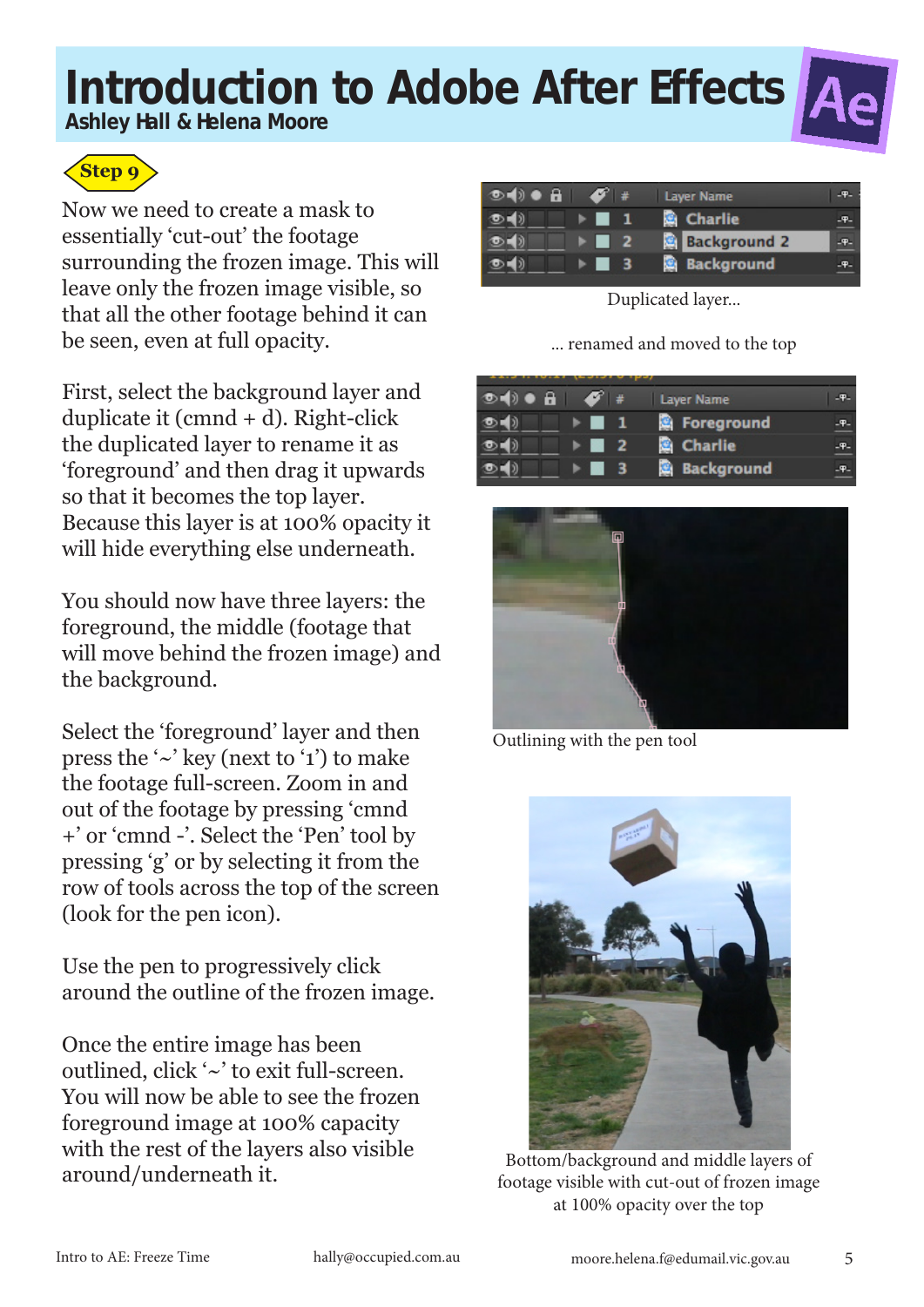**Ashley Hall & Helena Moore**



Drag the playhead to the beginning of the time freeze (keyframe 2) and trim (drag) the start of the foreground layer so that it begins in the same place. Do the same for the end of the time freeze.

The frozen foreground figure should now run for the exact duration of the the frozen time period.

Bring the opacity of the middle layer back up to 100%. We're almost done!

### **Step 11**

The last step is to create a mask around the moving image in the middle layer, so that the background layer essentially becomes a plate shot for the sequence.

Move the playhead back to the first moment when the overlapping movement appears - in this example, it's when Charlie first enters the frame.

With the middle layer selected, use the 'Rectangle Tool' (Q) located at the top of the screen to roughly select the area around the figure (i.e. Charlie).

Toggle to open up the middle layer, then under 'Masks' > 'Mask 1' click the stopwatch to turn on 'Mask Path'. A keyframe will be created under the playhead and the rectangle will now work as a mask to isolate the figure. It's essentially the same technique used to isolate the frozen figure, but this time we don't have to be as neat!